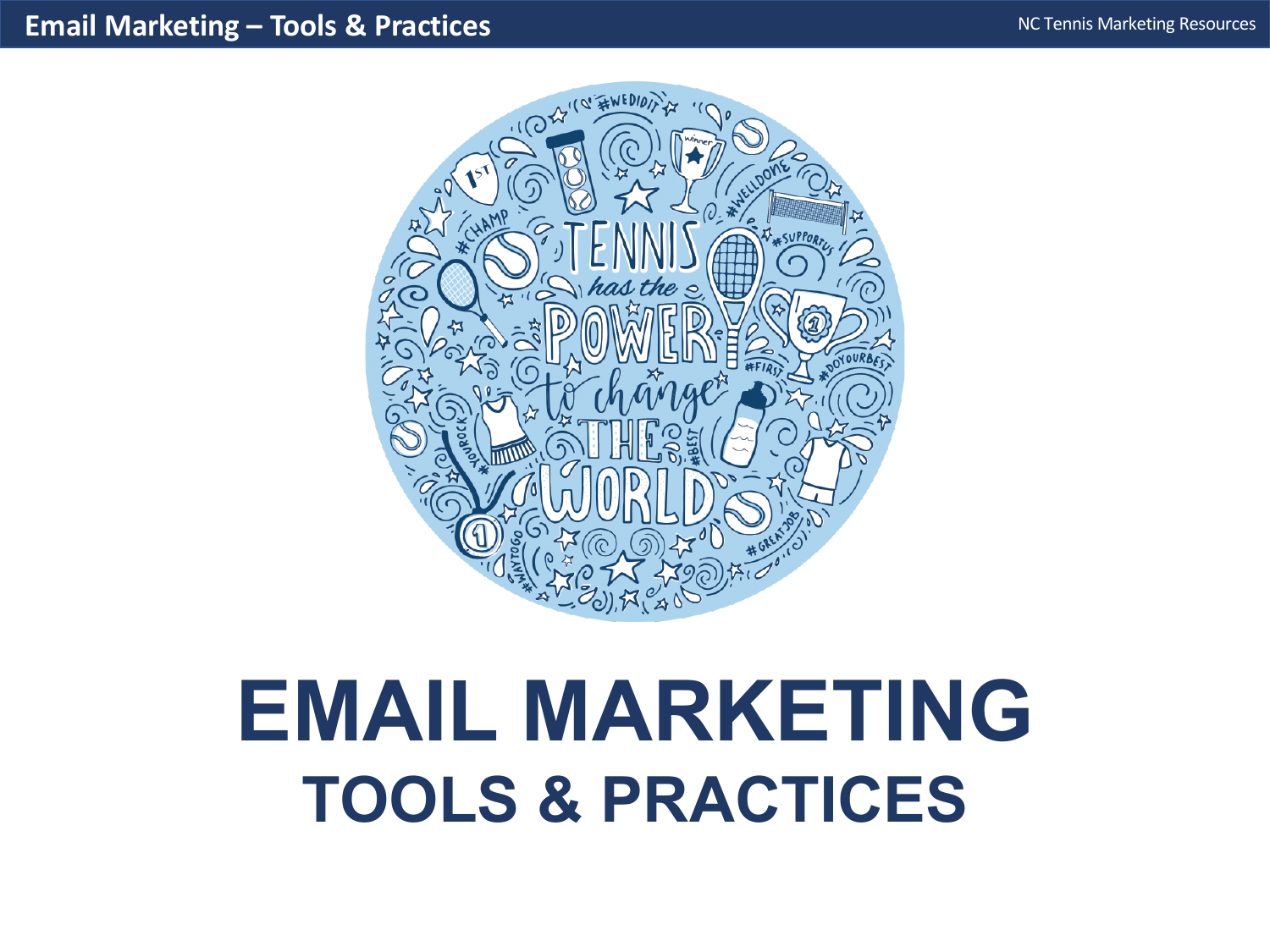# **Is Email Marketing Dated?**

Email Marketing is indeed old, but it doesn't mean it's ineffective. In fact, its maturity can be a strong indication that it's here to stay.

Look at the following pros:

- Lifespan: Social media platforms can come and go. An email address? People tend to hang on to the same email for an average of 10 years.
- Facebook and other social media tools are primarily advertising platforms. The data on their users is a goldmine they aren't willing to share. With email marketing, you control everything you get to know about your users.
- Flexibility: once you've got your address list, it's easy to switch providers. All you need is to export/import the list via CSV.
- Ease of use: Today, it takes two seconds to integrate a sign up form, create a template and email everyone. It will certainly be faster to send your first newsletter than to create an ad campaign on Facebook or Twitter.

Email marketing platforms are increasingly easy to use for complete beginners. Best of all, many of them come with free plans so that you can test them before investing money in the solution.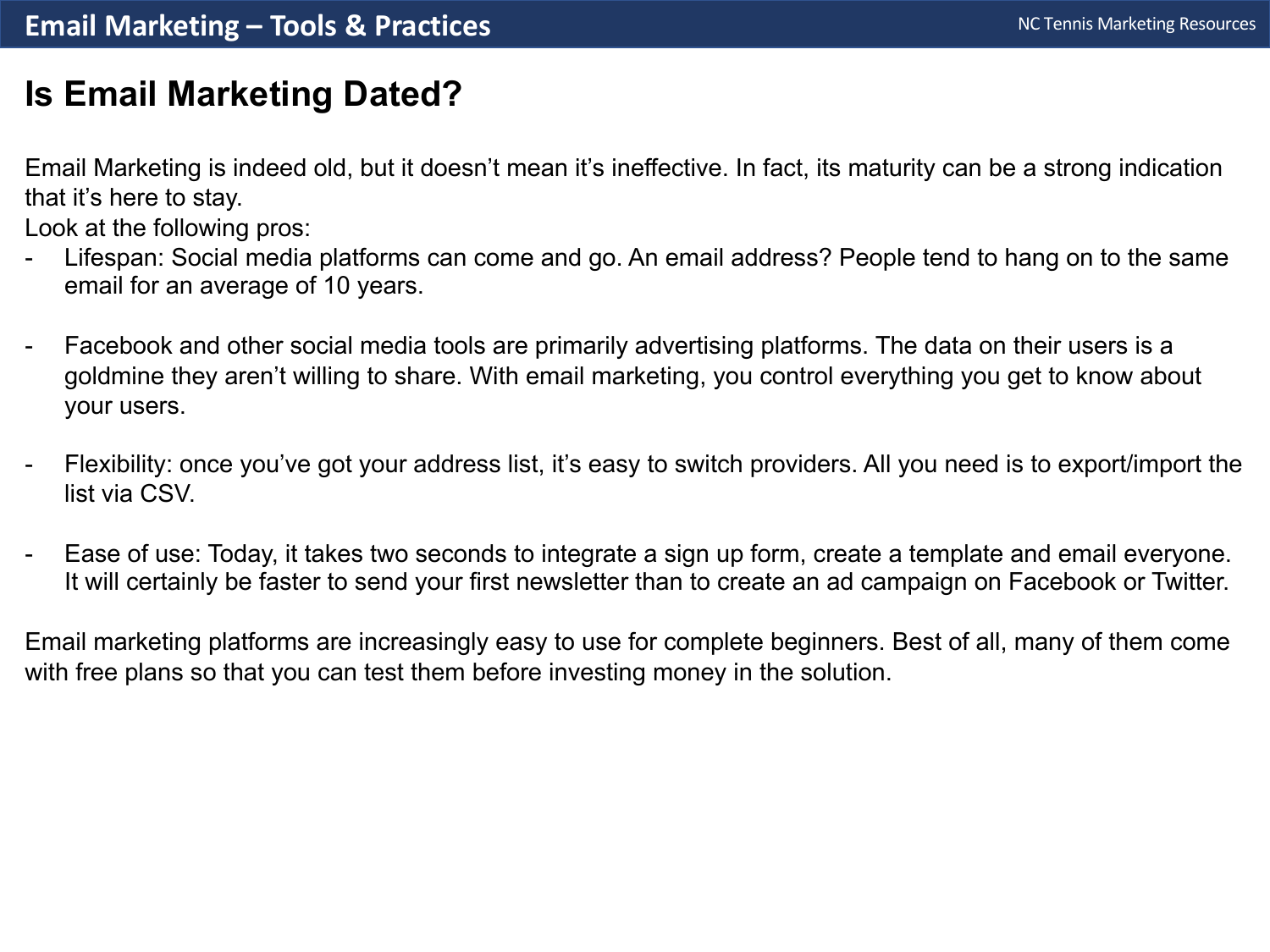# **How to Pick the Best Email Marketing Software?**

Most email marketing software is designed to perform a range of functions beyond simply sending emails and newsletters. Here's a list of key features you should consider:

- Drag and drop editor: An easy-to-use visual editor that will let you customize your email templates (without any coding) is your best bet for getting campaigns sent out quickly and efficiently.
- Different campaign types: Your software should be able to support a range of email types, including regular newsletters, A/B tests, and autoresponders.
- Marketing automation: Whether you need just simple autoresponders or more targeted automated campaigns, it's important to make sure that your software can cater to your automation needs.
- Sign-up forms: A good newsletter tool will allow you to create your own form to capture subscribers, which can either be embedded on your site or hosted on a separate landing page.
- Integrations: Does your email software need to link up to your other key applications (e.g. your blog, online store, analytics tool, etc.).
- Deliverability: What good is a newsletter service if your emails don't get past the spam filters?
- Support: A thorough knowledge base, email support and live chat/phone support are all ideal.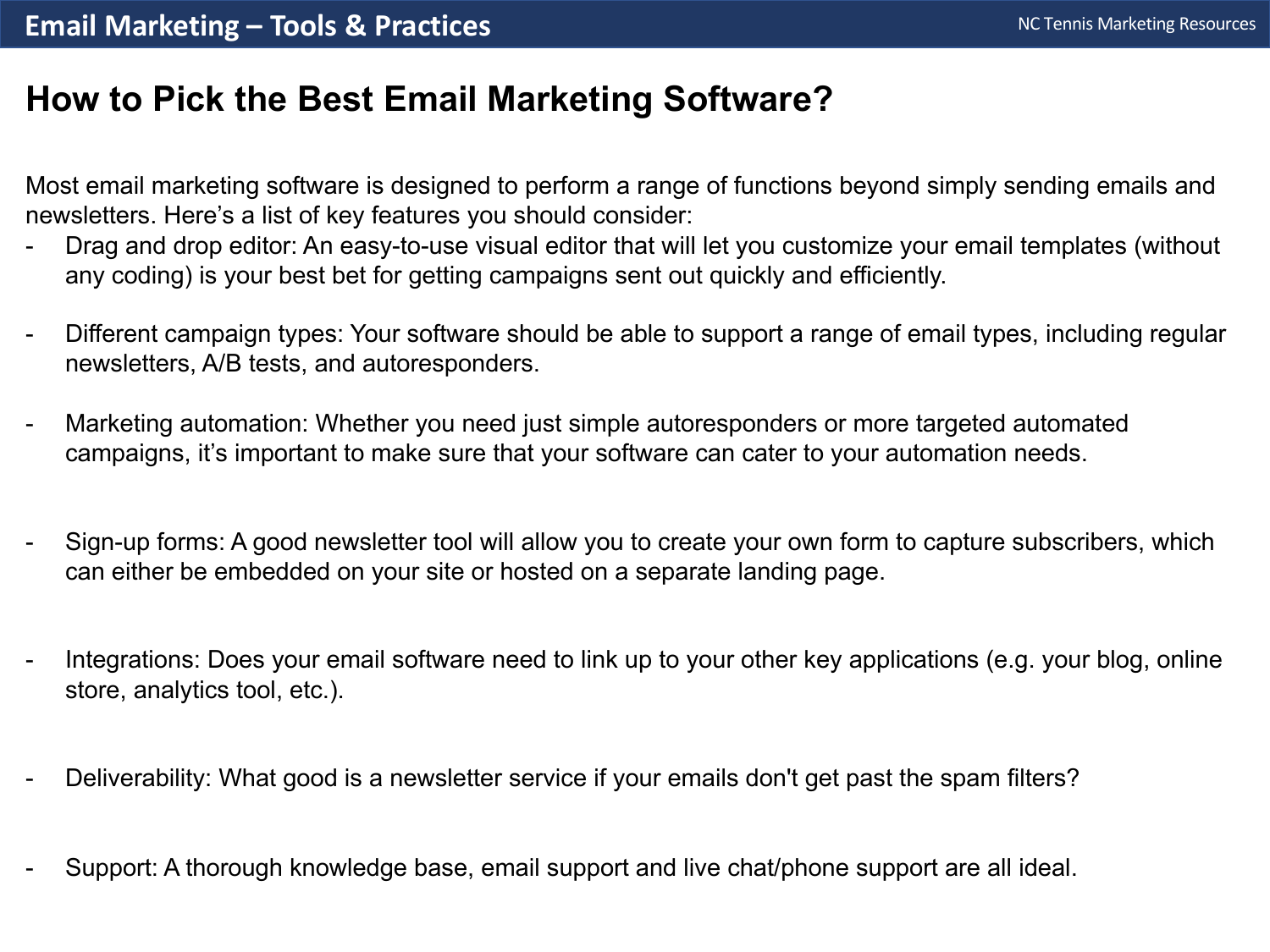# **If Looking for a New Email Marketing Solution, Here's a Few to**

There are numerous email marketing solutions available, offering a wide range of functionality an solutions listed below are not recommendations but a listing of some of the most popular and least solutions th[at you may desire to t](http://www.mailchimp.com/)ake a look at before making a decision on which works best for your that is association. Many solutions offer special pricing discounts to nonprofits. Some have free plans. C plan to start is relatively risk-free. However, keep in mind that your emails will show a small ad an have limited support. Included pricing is for general comparison only and is subject to change by

## **Constant Contact (www.constantcontact.com)**

Constant Contact has been doing email marketing since 1995 and were the first solution to offer t available in other solutions (event management, surveys, social campaigns). They have around 6 worldwide and 270+ apps for integrating extra services to their platform. One of the most popular management, has been removed and Constant Contact offers an integration with Eventbrite. It is provide very good deliverability results. However, it is relatively expensive for basic functions that in other solutions.

*General Pricing: 500 contacts: \$20/month; 2,500: \$45/month; 5,000: \$65/month; 10,000: \$95/month*

## **Mailchimp (**www.mailchimp.com**)**

Mailchimp is one of the world-leading solutions in email marketing, thanks to their generous free of send up to 10,000 emails per month to 2,000 subscribers, with only a small footer ad. The premiu with advanced marketing features such as automations. Social media features are good, and so of the support (for paid subscriptions). You can easily customize the email templates and subscription for the **Mailchimp is popular for those us**ers who want a great free and easy way to use email marketing Even though the free plan is generous, premium prices are fairly high compared to some other plans

*General Pricing: 2,000 contacts: \$0/month; 2,500: \$29.99/month; 10,000: \$75.99/month; 30,000: \$219/month; 50,000: \$259/month*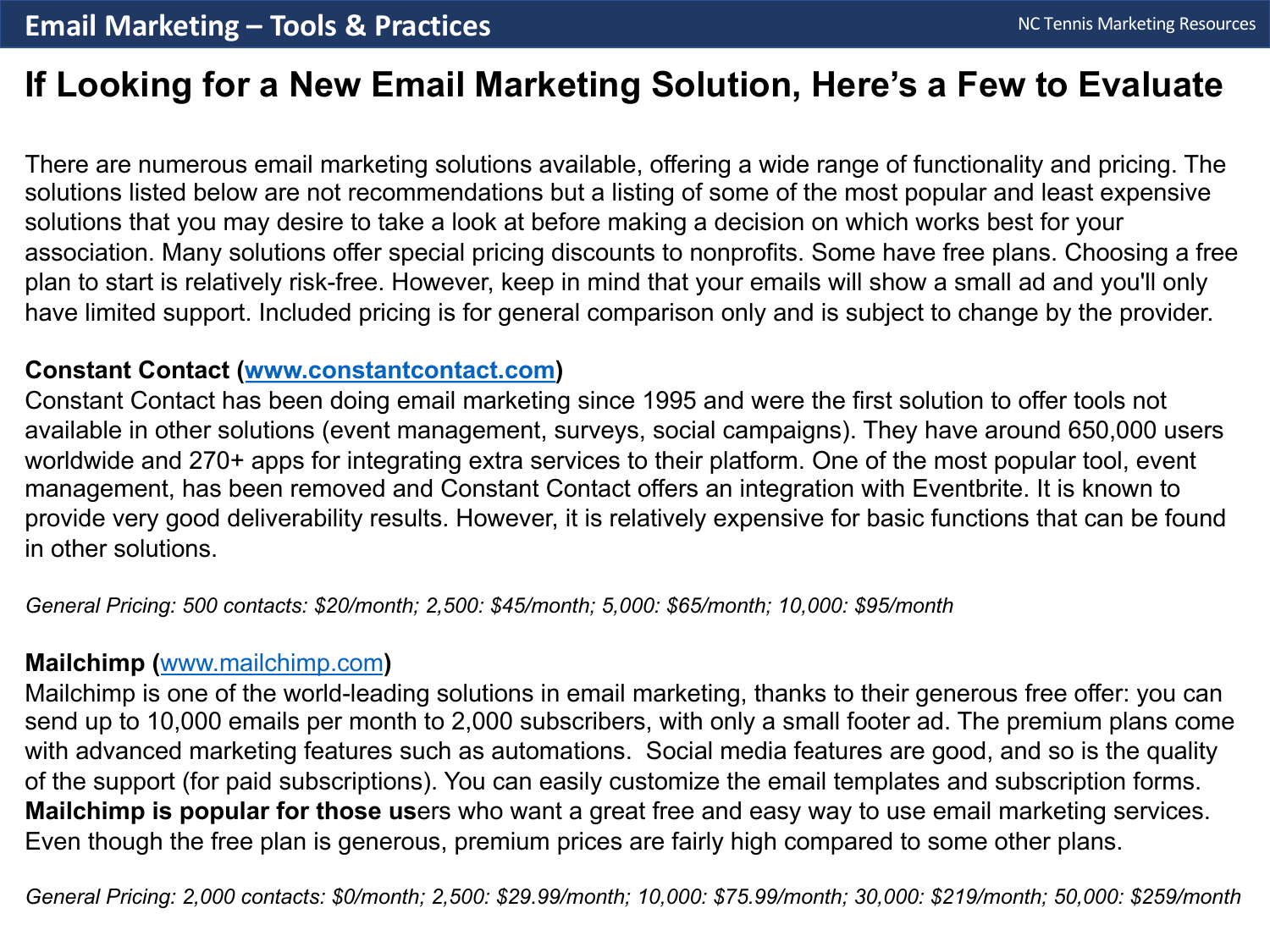#### **MailerLite (www.mailerlite.com)**

A newcomer based in Lithuania, MailerLite provides a modern and simple newsletter product. Ma good to[ols, easy to use, a r](http://www.mailjet.com/)obust editor and a "free for life" price plan. The templates are well-des flexible with good deliverability rates, too. Email templates are not included in the free plan.

*General Pricing: 1,000 contacts: \$0/month; 2,500: \$15/month; 5,000: \$30/month; 10,000: \$50/month; 15,000: \$75/month*

## **SendInBlue (www.sendinblue.com)**

Launched in 2012, SendInBlue is a young Parisian platform that used to focus on transactional en send around 30 million emails and SMS daily in more than 14 countries. Their solution is considered and to the use with good list management, automations and reporting. Pricing is per transaction and include free plan.

*General Pricing: Free Plan: \$0/month; 40,000 emails: \$25/month; 60,000: \$39/month; 120,000: \$66/month*

## **Mailjet (www.mailjet.com)**

Based in Paris, France, Mailjet used to focus on transactional emails. Their recent foray into the v marketing seems logical and their editor works great. You can send transactional emails and also Their premium features include advanced features such as automations, A/B testing, sub-accoun agencies) and team collaboration. Their plans appear to be affordable, the free offer is generous to Automations, segmentation or A/B testing is not available in the free plan.

*General Pricing: 6,000 emails: \$0/month; 30,000: \$9.65/month; 60,000: \$18.95/month; 150,000: \$68.95/month*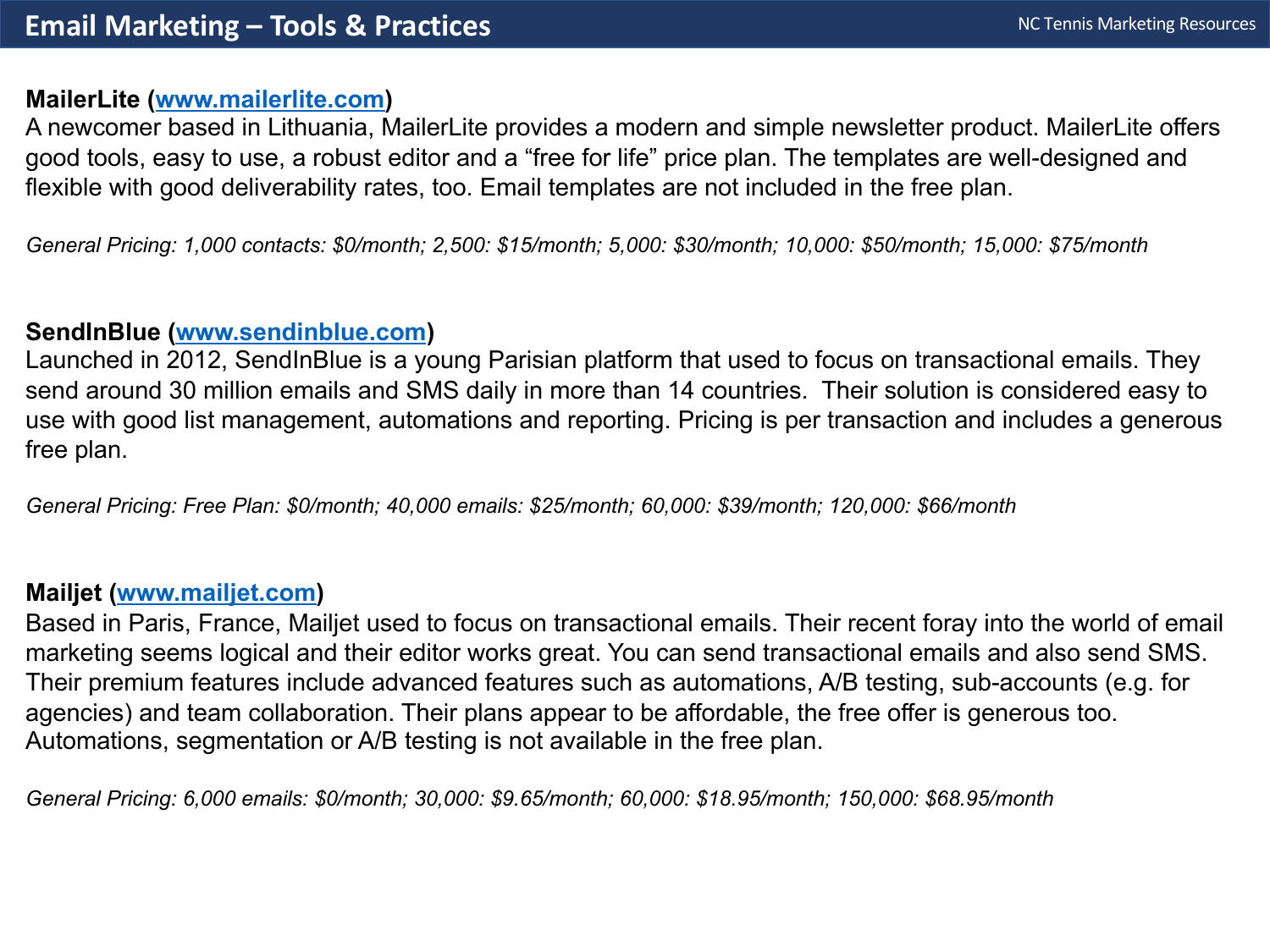## **Email Marketing Best Practices**

#### **Determine the best time to send emails to optimize opens**

What's the best day (and time) to send your emails to get the most opens? While current research shows that Tuesday and Thursday mornings get the most emails open compared to other days of the week. However, your target market could be different, so initially experiment to determine what results in the best open rate.

#### **Stick to a consistent schedule**

Figured out the best day/time for sending to your list, then stick to it. Your customers will quickly get used to your schedule. A consistent schedule leads to improvements in opens and clickthroughs. An erratic schedule does the opposite.

#### **Don't bombard your subscriber list with emails**

Too many emails will see your engagement rates plummet. And your unsubscribes go through the roof. According to research data, the optimum frequency (to get your emails opened) is 2-5 campaigns per month.

#### **Personalize the email greeting.**

How often do you read emails that begin, "Dear Member"? You might segment your email audiences by the type of customer they are (member, subscriber, user, etc.), but it shouldn't be the first thing recipients see in your company messages. Personalizing the greeting of your emails with your contacts' first names grabs the attention of each reader right away.

Then, the address line of your email would automatically produce the contact's first name by fetching this personalization token in the email's HTML, like this:

Personalizing an email's greeting line with 50 recipients' names doesn't mean you'll have to manually write and send 50 different emails. Most email marketing tools allow you to configure the greeting of your email campaign so that it automatically sends with the name of the people on your contact list -- so everyone is getting a personal version of the same message.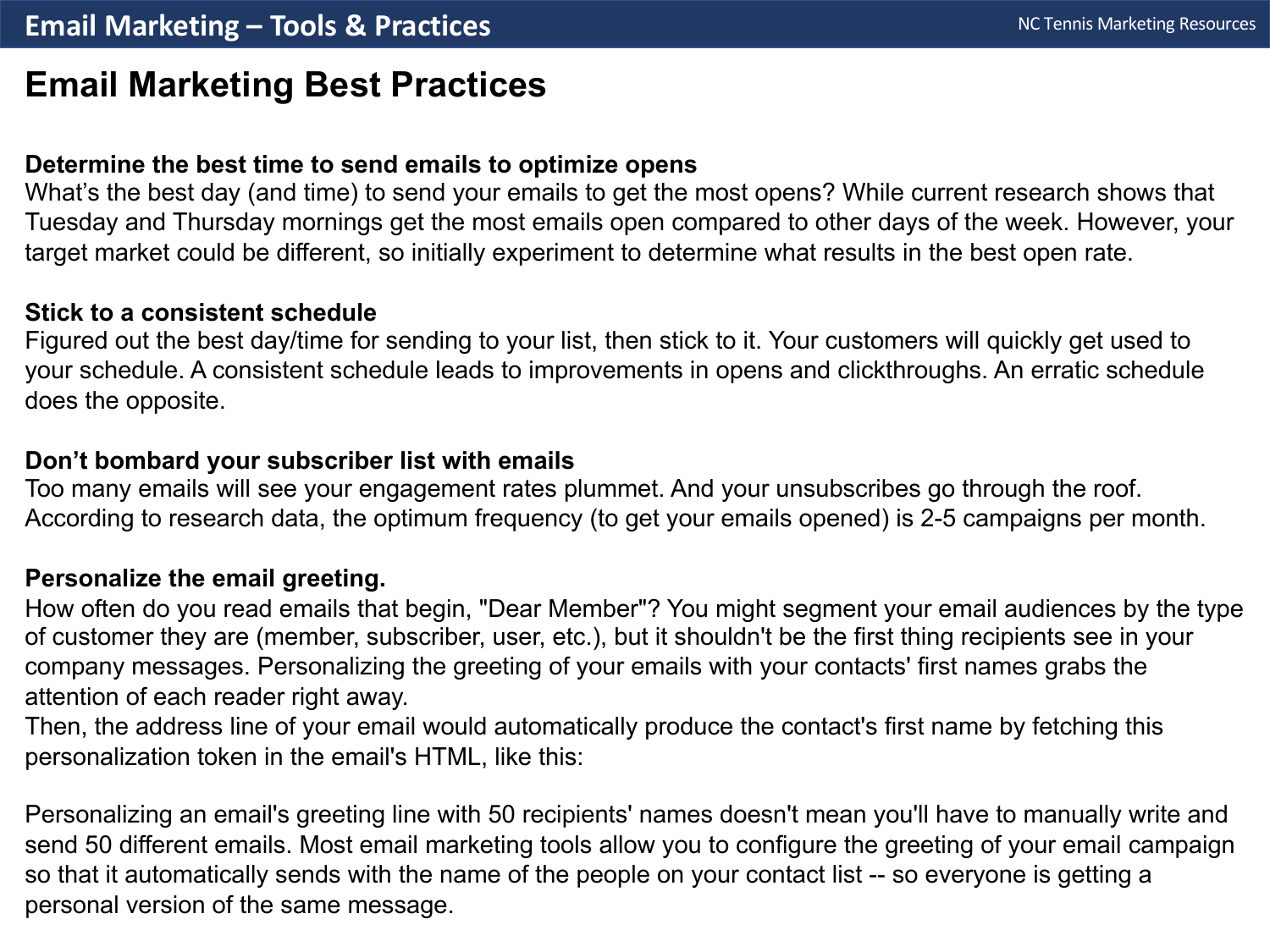## **Optimize the email's preview text.**

You've seen this link in the marketing emails you receive; it's a helpful warning. But keeping it in t [of your email could be a](mailto:jamie@mycompany.com) death sentence for the email's open rate. By default, preview text pulls in several words of the email body and displays it next to the subject line before the person opens it. is custom email templates often stick conditional statements like "can't see images?" or "not displ correctly?" along the top banner, allowing it to slip right into the preview when it goes out.

## **Make your emails SUPER valuable**

Emails don't just have to be for sales messages or generating clicks to your website. Make your  $\epsilon$ valuable. Make your subscribers light up when they see your email popping into their inbox.

## **Avoid using 'No-Reply' in the sender's email address.**

Have you heard of the CAN-SPAM Act? This longstanding piece of legislation is an important guideline for all email marketing in the U.S. One major rule in CAN-SPAM is to never use the words "no reply," or phrase, as your email sender's name (for example, "noreply@yourcompany.com"). "No reply" in a message prevents recipients from responding and even opting out of further emails, which CAN-S their right to do at any time. Instead, have even your automated emails come from a first name (for  $j$ amie $@$ mycompany.com) or a recognized entity. Your customers are much more likely to open en know they were written by a human being.

## **Stick to fewer than three typefaces.**

The less clutter you have in your email, the more conversions you'll experience. Don't junk up you more than two, or a maximum of three, fonts or typefaces.

## **Include an email signature.**

Even if your newsletter is technically being sent to your contacts on behalf of the company, rather individual, the email should include the signature of a specific person. People are naturally more i and listen to emails if they know it came from a human being, not just a collective marketing team email signature is your ticket to their attention.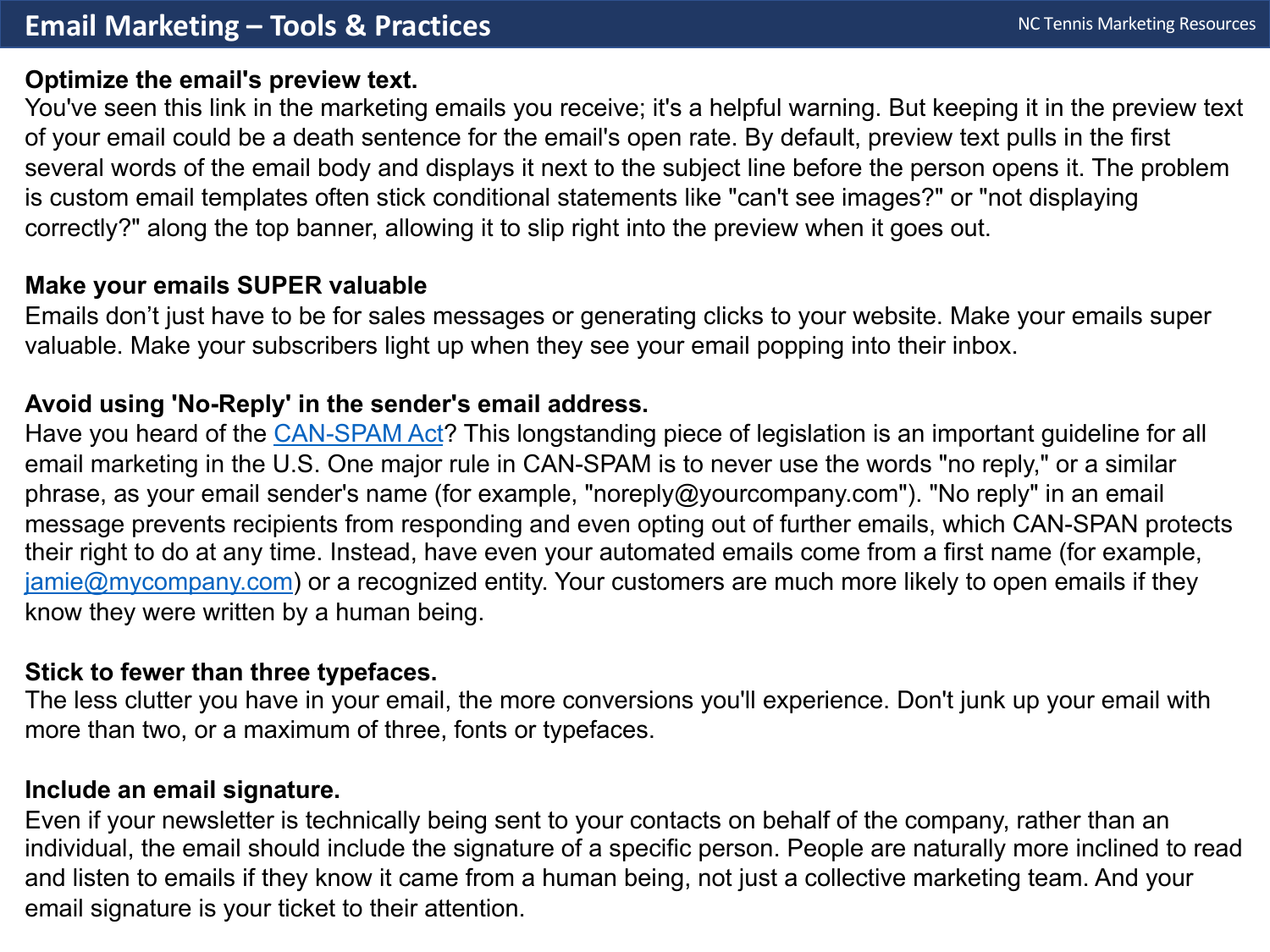#### **Keep your email 500-650 pixels wide.**

If your email template is wider than 650 pixels, you're asking users to scroll horizontally to read your entire message. This is even more cumbersome for a recipient who's reading your email on his or her mobile device. Your email pixel width is a critical component of its lead-capturing ability.

#### **Put your logo in the center or upper-lefthand side of the email.**

Eye-tracking studies have found that people instinctively look for logos in the upper left-hand side of emails - often because it's consistent with the placement of a logo on most websites. However, it's also acceptable to put your logo in the center to align it with the email content beneath it. Branding the header of your email reminds your recipients that it came from you and it's part of a series.

#### **Write compelling (but concise) subject lines.**

A good subject line should contain between 30 and 50 characters (including spaces). Email accounts and mobile devices often cut off any subject lines that go beyond this length. Your email subject line should also create a sense of urgency, while giving readers some indication of what to expect once they open the email.

#### **Keep the main message and call-to-action above the fold.**

If your main call-to-action (CTA) falls below the fold, as many as 70% of recipients won't see it. Also, any CTA should be repeated at least three times throughout the email in various places and formats.

#### **A/B test different subject lines and calls to action.**

If you can't seem to increase your email's open and click-through rates, a couple of things might be wrong: You're not emailing the right people or the content of your email needs to be improved.

A/B tests, or "split tests," can be used to improve almost any of your digital marketing content. In an email, this test effectively "splits" your recipients into two groups: Group A receives the normal newsletter, while Group B receives the newsletter with a specific variation. This variation tests to see if your audience would be more or less likely to take an action if your newsletter was different.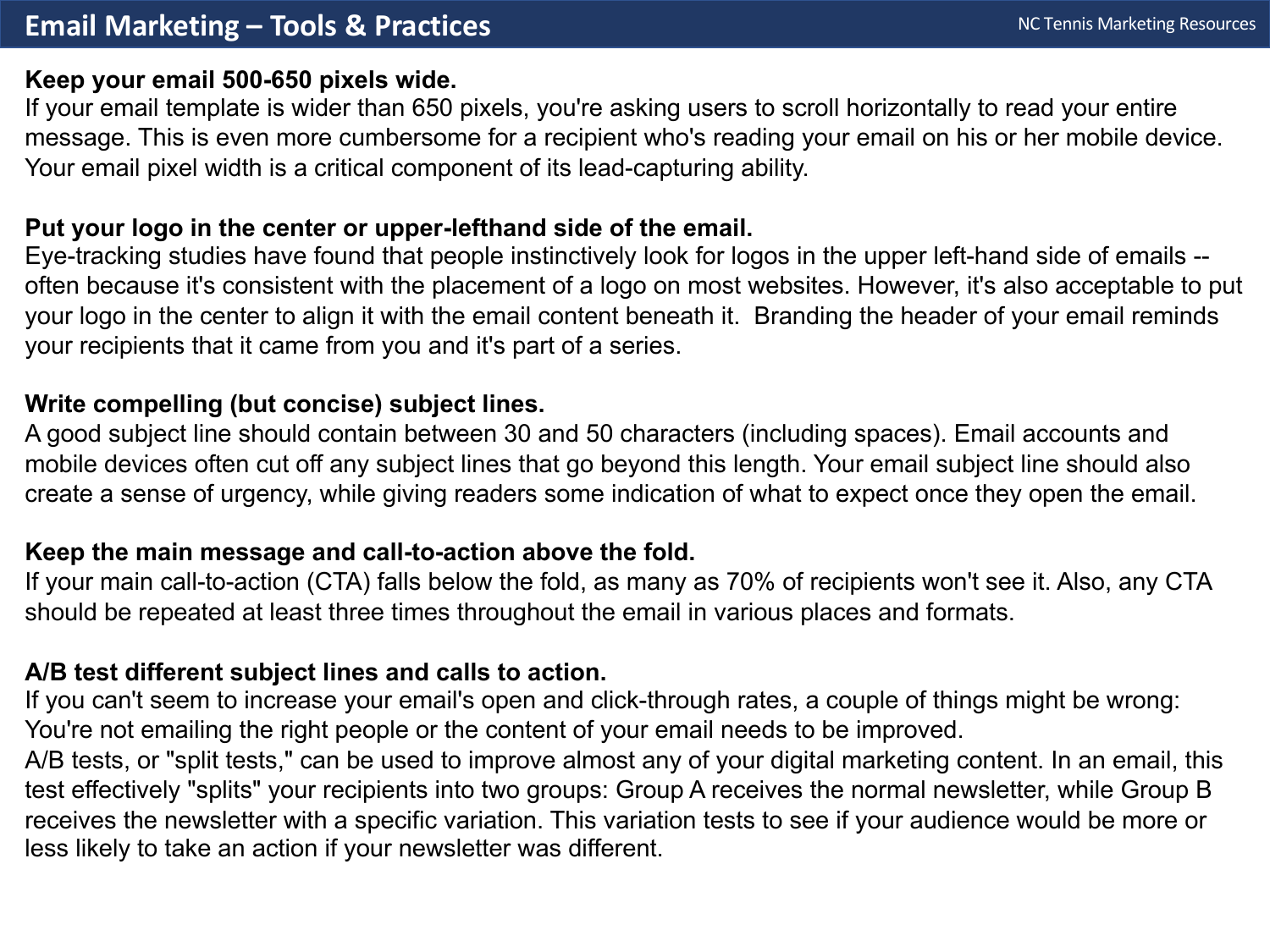#### **Allow recipients to subscribe to your newsletter.**

You might be thinking, "wait, if they received the email to begin with, shouldn't they have already subscribed?" Usually, yes, and therefore adding a "Subscribe" button to your email doesn't help those who've already agreed to receive your emails. But great content is shareable content, and if your current subscribers are forwarding your emails to their friends and colleagues, you'll want to help them subscribe, too. Add a small but visible CTA that allows an email viewer to subscribe to the newsletter if they received this email from someone else.

## **Clean your mailing list regularly.**

Some of your email contacts might not opt-out of your email campaign, but still never open your emails. It's tempting to email as many people as possible to reach more prospects, but keeping your least-engaged recipients on your mailing list can kill your open rate. People who never open emails make your campaign look worse since you're not analyzing the campaign's quality against your most loyal recipients.

**Remove Invalid Emails (hard bounce) -** A hard bounce means that the email address doesn't exist on the server. You should remove any hard bounces from your list.

**Monitor Soft Bounces -** A soft bounce can happen if an inbox is full, or temporarily unavailable. You might not want to remove a soft bounce immediately. But if you're getting a consistent soft bounce from an email address, then it's probably worth removing it. A 3 strikes policy might be worth considering.

**Remove Unengaged Email Addresses -** This one is a little trickier. How long should you wait before removing an unengaged email address from your list? A good rule of thumb is that if someone hasn't opened any of your emails for a year, then they are probably not interested in your list anymore.

#### **Use auto-responders for opt-ins.**

Be prepared for your readers to forget they opted in. Set up an auto-responder that reminds people they opted in to your email database. The auto-responder should be sent out one day, five days, and 10 days after the person registers. Each auto-responder email should also include additional content or bonus material to reward the reader for opting into the newsletter -- or your readers might not feel they have enough incentive to actually opt in.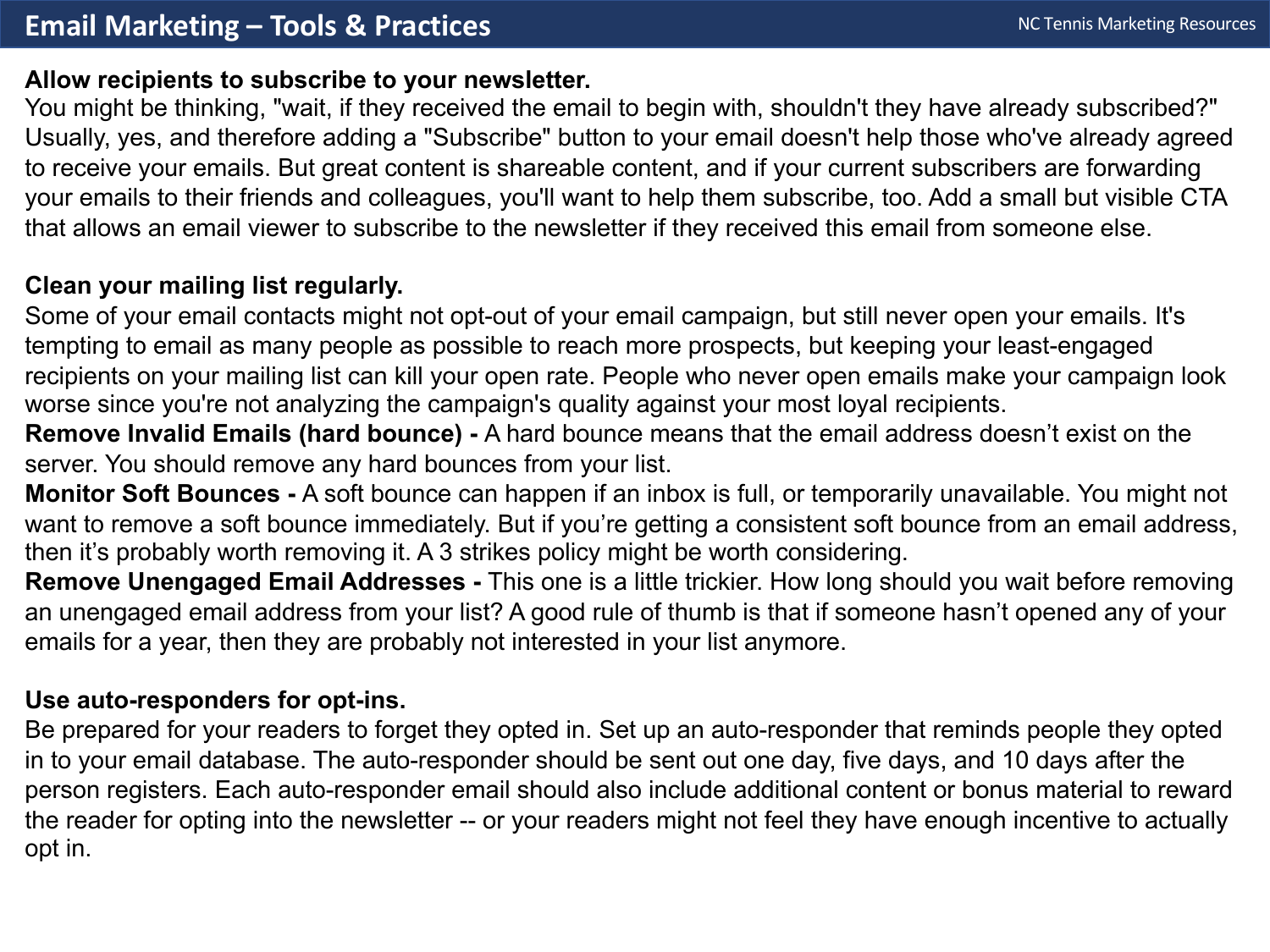#### **Don't purchase contact lists.**

Email campaigns depend on a healthy open rate, and if you're contacting people whose information -- rather than earned from a previous interaction -- you'll quickly see your emails' performance dro

## **Make it easy to unsubscribe**

No matter how awesome your emails are, some users will want to unsubscribe. Perhaps they are using your product, or maybe they had a career change. Unsubscribes are part of running a list. \ DEFINITELY don't want is spam reports.

Your emails should include an option to allow customers to unsubscribe. Not only is it a basic part unsubscribe best practices, but it's required by law under the CAN-SPAM Act. Most will include th unsubscribe information in the footer of the email.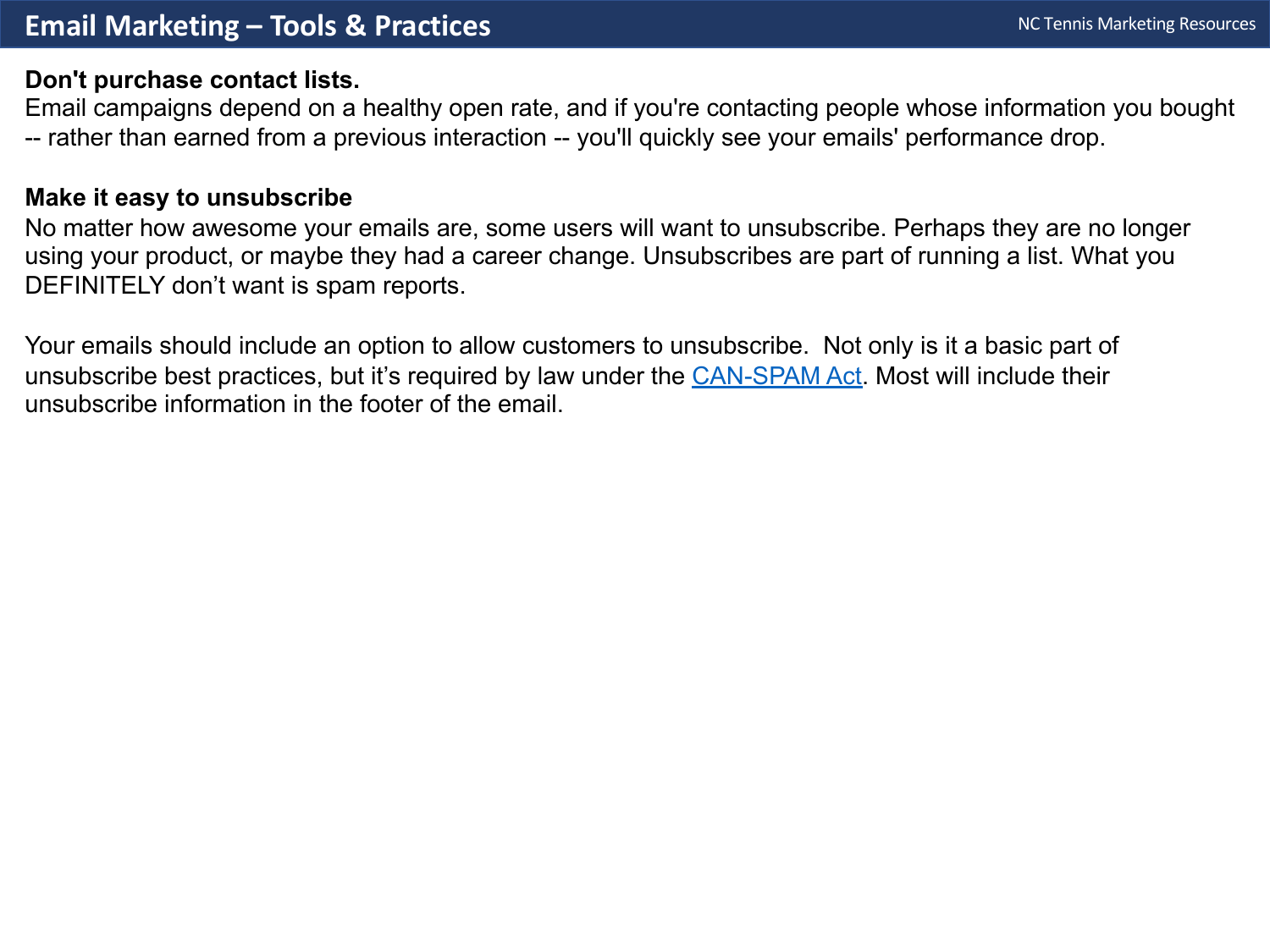# **List of Email Marketing Features and Terminology**

- **Autoresponder:** A series of automated emails sent in sequence. Usually start as soon as a user subscribes to one of your forms. They can range from tips and tricks to sales funnels designed to convert clicks into sales.
- **Bounced email:** Undelivered email, because the address is invalid or deleted. Email marketing providers usually deactivate these users for you.
- **Deliverability:** Not all emails reach users' inboxes. The success rate is called deliverability, and it's worth considering when settling on a provider.
- **Email automations:** Slightly more complex and flexible than autoresponders, as they don't need to be on a time schedule. You can tag a user depending on the page they visit on your site and send them customized automated emails. Or you can trigger an email based on behavior (for example when they click a link). Some of these automations can go really far with site-tracking and complex logic trees.
- **GIF:** It's a graphic file that can be animated. Why is this important? It's essentially impossible to embed a video in a newsletter that works across all email clients – most of the time it would be blocked. That's why animated GIFs are a popular way to add moving images. Services like Mailerlite and Mailchimp even automatically create a GIF animation by simply adding a video link (e.g. YouTube) to the template.
- **Pay as you go and subscription models:** You can credit a certain amount of emails to your account. Or you can pay monthly, which seems to be the most popular solution. This usually means unlimited campaigns, with price variations based on your amount of subscribers.
- **Responsive email:** Like for a website, the email adapts to the screen size. It means your newsletter should look good on desktops, laptops, smartphones and tablets.